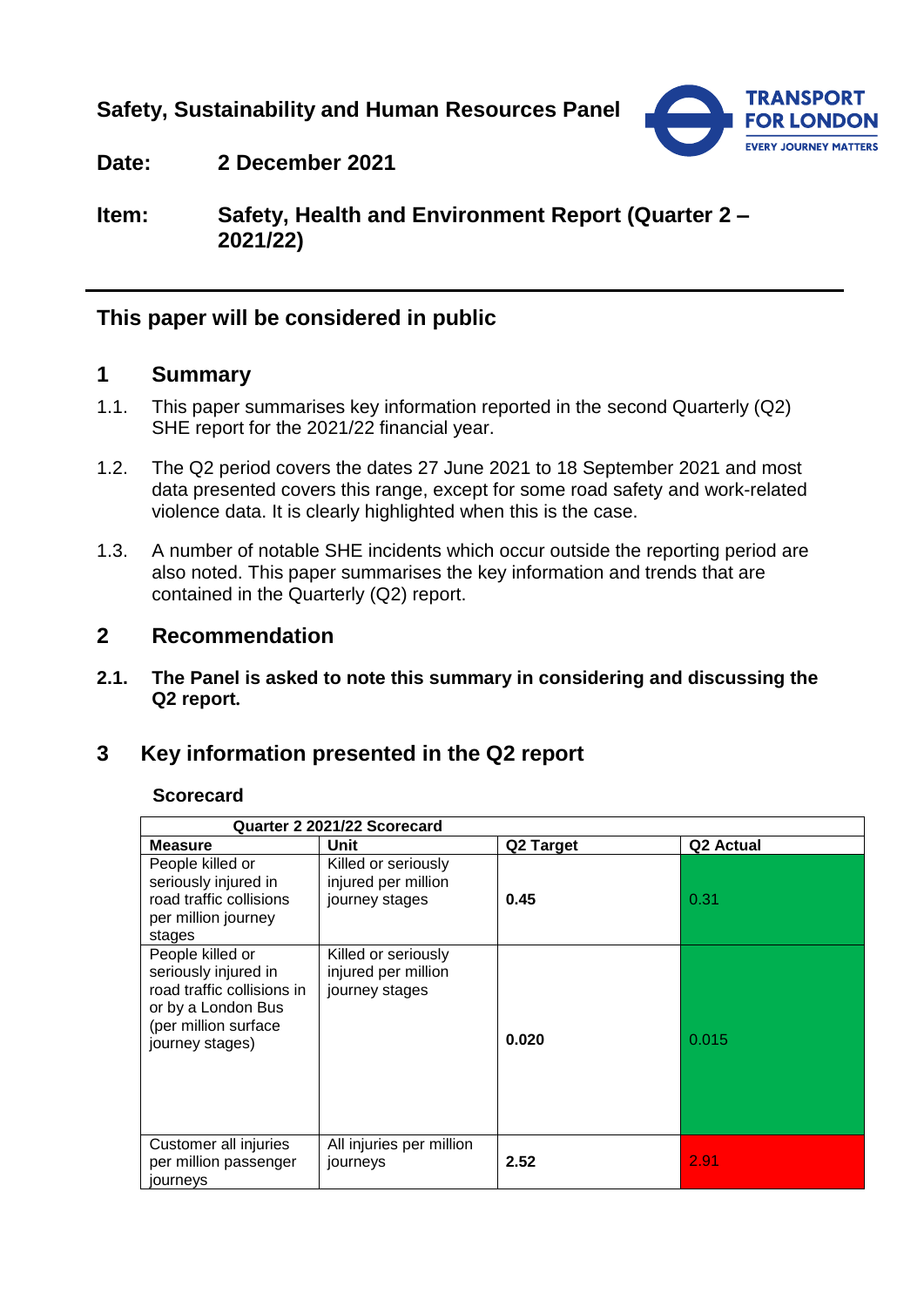| Workforce all | Number of workforce | 107        | . J U |
|---------------|---------------------|------------|-------|
| iniuries      | iniuries            | <u>т∠.</u> |       |

- 3.1. The report shows that our road, bus and public transport workforce safety scorecard measures for Q2 2021/22 have been met.
- 3.2. Our public transport customer safety scorecard measure was not met. Slips, trips and falls remain the main cause of customer injury. Slip, trip and fall incidents on stairs and escalators remain high, and there was a slight increase in intoxication related incidents.

# **4 Safety**

### **Public Transport**

- 4.1. During the Quarter, we continued to see more customers returning to our public transport network.
- 4.2. Across our public transport network, very sadly three customers were killed. One customer fell from the top of a bus stairwell as it pulled away, one customer fell onto the track at Golders Green London Underground station and one person was killed while walking into Victoria bus station.
- 4.3. Serious injuries have increased this quarter to a total greater than any quarter since the beginning of 2020/21 when the pandemic began. However, we have also seen a continued increase in passenger journeys this Quarter as we recover from the pandemic.
- 4.4. The number of customers injured per million passenger journeys was 2.91, which is above our target at 2.52 per million journeys. At the end of Q2 2021/22, the average number of customer injuries per period remains 21 per cent below the average number of customer injuries per period in the Quarter preceding the pandemic, Q4 2019/20.
- 4.5. Following Quarter 2, one notable incident occurred on 12 October 2021 at Enfield Town station when a London Overground train hit the buffer stops at slow speed, causing damage to the infrastructure and the first carriage of the train to partially derail. The driver and one passenger were treated for minor injuries, neither of which required hospital treatment. This incident is under investigation by the Rail Accident Investigation Branch (RAIB. TfL and Arriva Rail London are cooperating with RAIB.

### **Streets**

4.6. In Quarter 2 2021/22, there were 20 people killed and early estimates indicate 784 people were seriously injured on London's streets. More people using powered two wheelers were seriously injured, compared to other transport modes, followed by people cycling and then people walking. In the year to date we have seen a significant reduction in the number of fatalities on London's streets compared to previous years (57 as of 9 November, compared to 86 at the equivalent point in 2020 and 113 in 2019). Beneath these aggregate numbers there are some important underlying factors (all numbers relate to the equivalent point in the calendar years):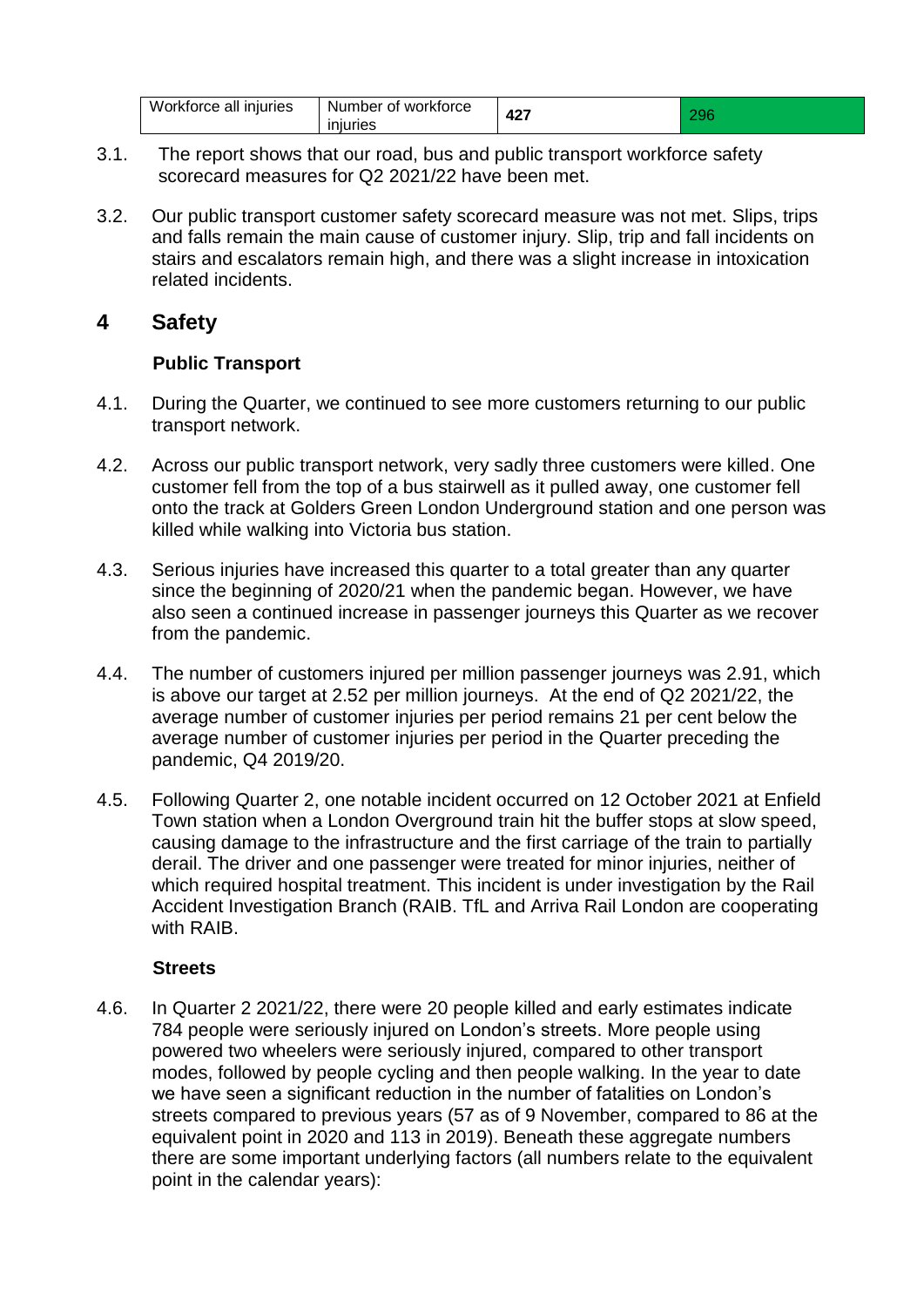- a) Motorcyclist fatalities have fallen from 28 in 2019 to 7 in 2021, potentially reflecting a reduction in long-distance commuting involving larger motorbikes driven on the more strategic roads.
- b) Pedestrian fatalities have fallen from 62 in 2019 to 25 in 2021, potentially as a result of reduced footfall from inbound commuters and tourists.
- c) Cyclist fatalities have doubled from 5 in 2019 to 10 in 2021, reflecting significant increases in cycle use.
- 4.7. Before the pandemic, people walking were consistently the most significantly injured group, followed by powered two-wheeler drivers and then people cycling. However, the risk of being killed or seriously injured per journey is falling for people cycling. This reflects a significant increase in the number of people cycling, and a change in where, when and why people are cycling in and across London.

### **Workforce**

- 4.8. There were seven accidents reported under the Reporting of Injuries, Diseases and Dangerous Occurrences Regulations (RIDDOR) in our capital delivery projects. Work is being undertaken to prevent reoccurrence, including a review of variables influencing workplace performance – such as culture, chain of command and comms – as well as running site stand downs that focus on safety behaviours and the importance of comprehensive risk assessment.
- 4.9. Our Capital Delivery teams have worked hard to continue delivery of our projects, most notably the opening of the Northern Line Extension to Battersea and Nine Elms from Kennington on 20 September 2021.
- 4.10. The level of bus-related violence with injury offences was higher in Quarter 2 of 2021/22 compared with the same period in 2020/21 (77 offences compared with 60). 32 per cent of physical assaults, including spitting, against bus drivers (and reported to the police) are linked to road rage. This Quarter, we have distributed a targeted, customer facing 'Abuse Stops Now' poster as part of our Hands Up campaign to identify work-related violence hotspots, as well as posters raising awareness of successful prosecutions.

### **Health**

- 4.11. It is with regret that we report that up to 22 November 2021, 103 people who worked on the TfL transport network have tragically lost their lives to COVID-19 since the start of the pandemic.
- 4.12. COVID-19 remained the top cause of short-term absence in the Quarter and remained the third most common cause of long-term absence. Absences related to mental health and musculoskeletal issues were the most significant causes of long-term absences and remain the focus of our preventative measures.

### **Environment**

4.13. Our electricity consumption in Quarter 2 reflected the near normal operation of our services. Compared to the same Quarter last year, consumption was 17 per